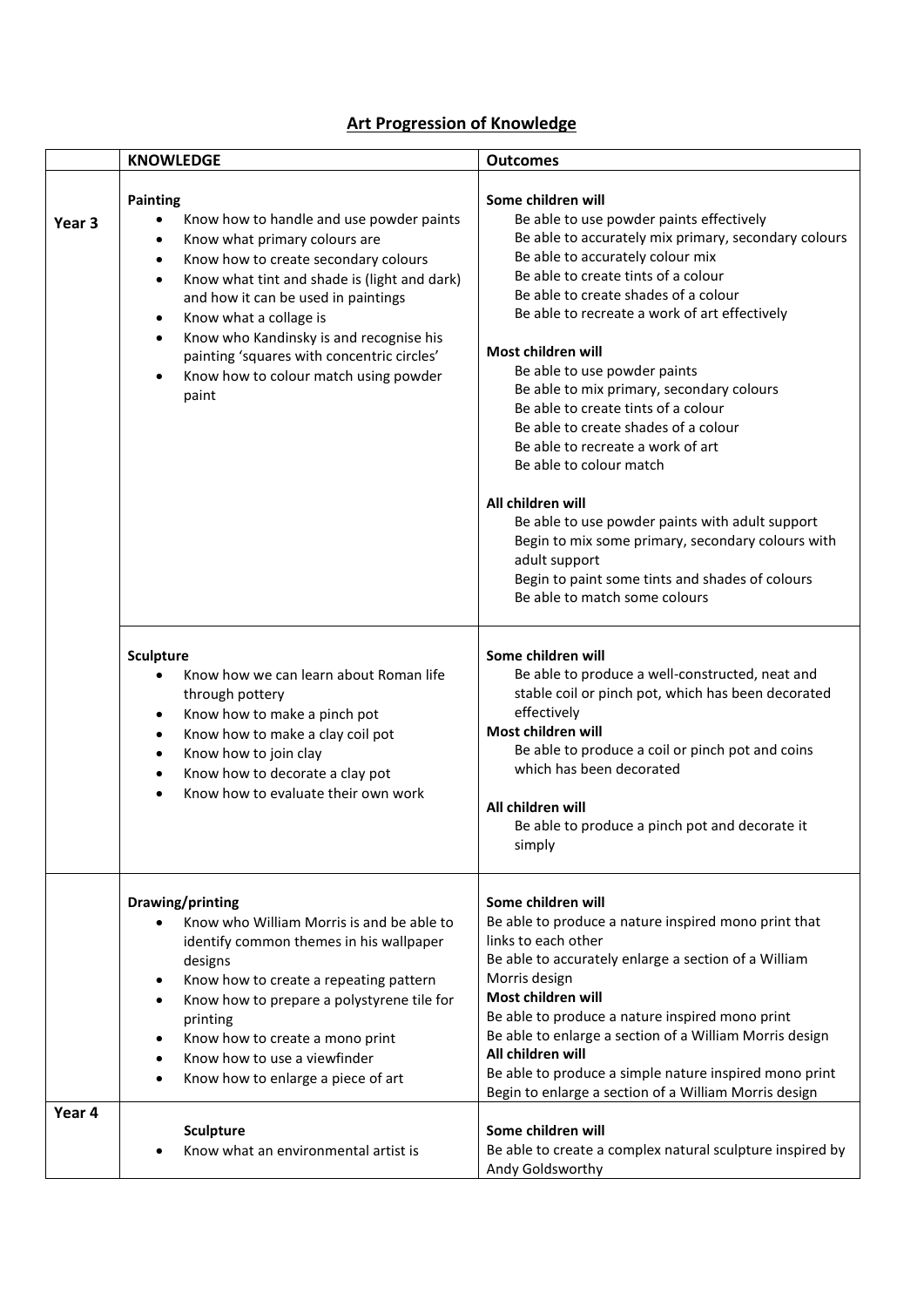| Know how to recognise the work of artists<br>$\bullet$<br>Andy Goldsworthy and Richard Long<br>Know how to recognise natural sculptures<br>٠<br>Know what a 'Maquette' is<br>٠<br>Know how to plan and construct a natural<br>$\bullet$<br>sculpture<br>Know what a dream catcher is                                                                                                                                                  | To create a complex dreamcatcher using a variety of<br>natural resources<br>Most children will<br>Be able to create a natural sculpture inspired by Andy<br>Goldsworthy<br>Be able to create a dreamcatcher using a variety of<br>natural resources<br>All children will<br>Be able to create a simple natural sculpture inspired by<br>Andy Goldsworthy<br>Be able to create a simple dreamcatcher using natural<br>resources                                                                                                                                                                                                                                                                                                                                                                                                                                                                                                                      |
|---------------------------------------------------------------------------------------------------------------------------------------------------------------------------------------------------------------------------------------------------------------------------------------------------------------------------------------------------------------------------------------------------------------------------------------|-----------------------------------------------------------------------------------------------------------------------------------------------------------------------------------------------------------------------------------------------------------------------------------------------------------------------------------------------------------------------------------------------------------------------------------------------------------------------------------------------------------------------------------------------------------------------------------------------------------------------------------------------------------------------------------------------------------------------------------------------------------------------------------------------------------------------------------------------------------------------------------------------------------------------------------------------------|
| <b>Painting</b><br>Know what a primary colour is<br>Know how to create secondary colours<br>٠<br>Know how to create tints and shades<br>$\bullet$<br>Know how to handle and use watercolours<br>$\bullet$<br>Know the names of some specific<br>$\bullet$<br>watercolour colours<br>Know how to create Tertiary colours<br>Know what harmonious colours are<br>Know how to create a wash<br>Know what an Art Gallery is and visit one | Some children will<br>Be able to use watercolours effectively<br>Be able to accurately mix Primary, Secondary colours<br>and Tertiary colours<br>Be able to accurately colour mix<br>Be able to identify Harmonious colours on the colour<br>wheel<br>Be able to create an effective wash using<br>harmonious colours<br>Be able to paint a watercolour landscape<br>Most children will<br>Be able to use watercolours<br>Be able to mix Primary, Secondary colours and<br><b>Tertiary colours</b><br>Be able to identify Harmonious colours on the colour<br>wheel<br>Be able to create a wash using harmonious colours<br>Be able to paint a watercolour landscape<br>All children will<br>Be able to use watercolours with adult support<br>Begin to mix some primary, secondary colours with<br>adult support<br>Begin to identify Harmonious colours on the colour<br>wheel<br>Be able to paint a simple watercolour landscape with<br>support |
| <b>Drawing</b><br>Know how to use a variety of pens in art<br>$\bullet$<br>effectively<br>Know how to create line, tone and texture<br>$\bullet$<br>Know how to use crosshatching<br>$\bullet$<br>Know how shading can be used to create a 3D<br>$\bullet$<br>effect<br>Know and understand how artists such as John<br>$\bullet$<br>Sell Cotman and Edward Artizonne draw<br>Know how 'Zentangle' patterns can be used in art<br>٠   | Some children will<br>Be able to use a variety of pens to sketch the Victorian<br>part of school using pattern, lines, texture and 3<br>dimensional shapes<br>Most children will<br>Be able to use a variety of pens to sketch the Victorian<br>part of school using pattern, lines, texture<br>All children will<br>Be able to use a pen to sketch the Victorian part of school<br>using pattern, lines                                                                                                                                                                                                                                                                                                                                                                                                                                                                                                                                            |
| Year 5<br><b>Painting</b><br>Know how to handle and use powder paint                                                                                                                                                                                                                                                                                                                                                                  | Some children will                                                                                                                                                                                                                                                                                                                                                                                                                                                                                                                                                                                                                                                                                                                                                                                                                                                                                                                                  |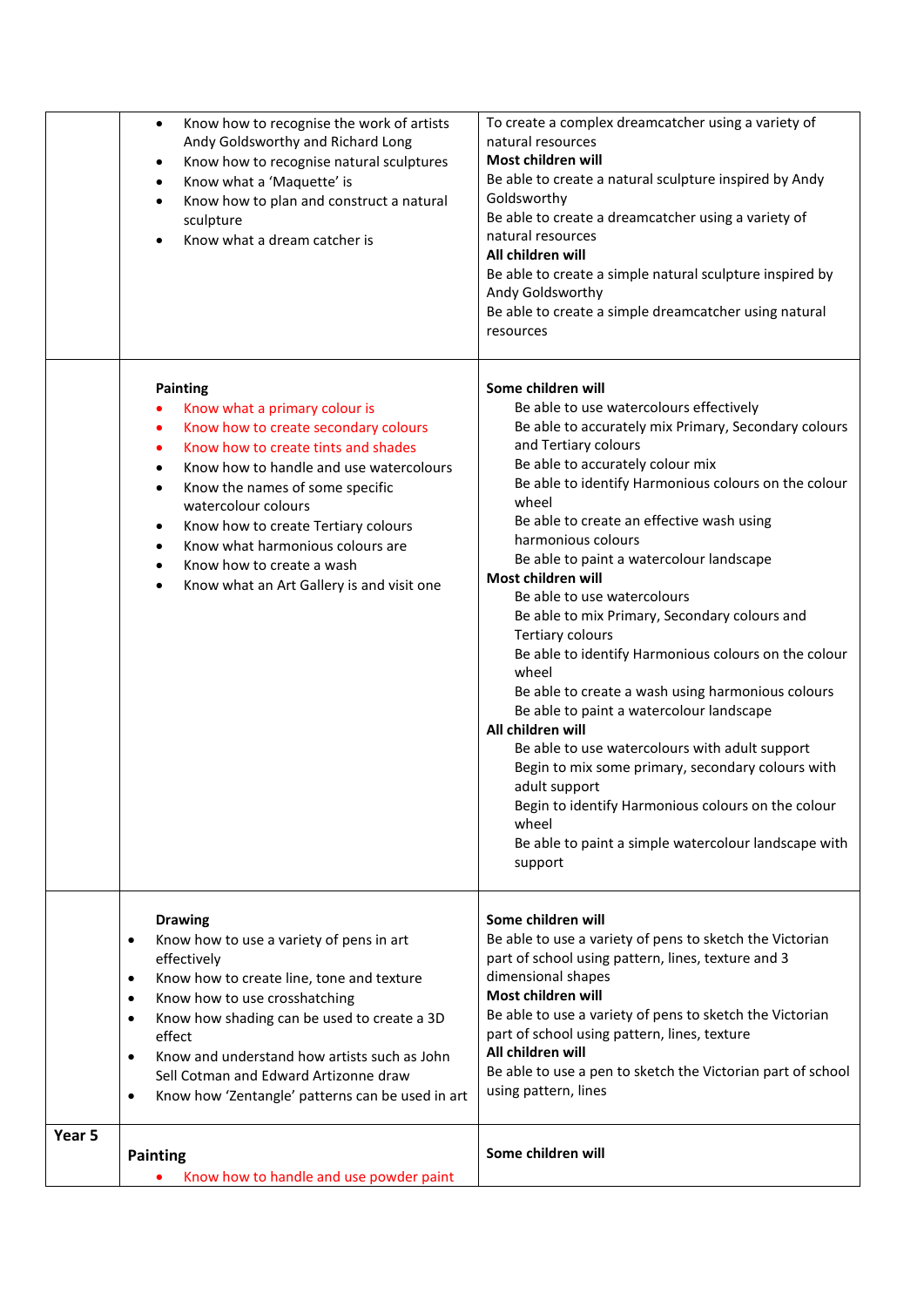| Know what primary and secondary colours<br>٠<br>are<br>Know how to colour mix<br>٠<br>Know who the artist Van Gogh is and<br>$\bullet$<br>recognise some of his works of art<br>Know how to identify some of the<br>techniques Van Gogh used<br>Know what hot and cold colours are                                                                               | Be able to produce a painting that uses a variety of<br>brushstrokes effectively in the style of Van Gogh<br>Be able to identify and use hot and cold colours<br>Most children will<br>Be able to produce a painting that uses at least 2<br>different brushstrokes<br>Be able to identify and use hot and cold colours<br>All children will<br>Be able to produce a painting using clear brushstrokes in<br>the style of Van Gogh<br>Be able to identify and use some hot and cold colours                                                                                                    |
|------------------------------------------------------------------------------------------------------------------------------------------------------------------------------------------------------------------------------------------------------------------------------------------------------------------------------------------------------------------|------------------------------------------------------------------------------------------------------------------------------------------------------------------------------------------------------------------------------------------------------------------------------------------------------------------------------------------------------------------------------------------------------------------------------------------------------------------------------------------------------------------------------------------------------------------------------------------------|
| <b>Drawing</b><br>Know how to use line, tone, texture and<br>crosshatching effectively<br>Identify use of line in works of art<br>٠<br>Use different lines to complete a work of art.<br>٠<br>Create tone using pencil and coloured<br>٠<br>pencils.<br>Draw the features of a face<br>$\bullet$<br>Correctly position the features of a face<br>Draw in profile | Some children will<br>Be able to accurately draw a portrait using a variety of<br>sketching pencils to include line, tone, shape and texture<br>Be able to draw an accurate side profile sketch<br>Most children will<br>Be able to draw, with increasing accuracy, a portrait using<br>at least 2 pencils to include line, tone and shape<br>Be able to draw a side profile sketch with correctly placed<br>features<br>All children will<br>Be able to draw a portrait using line, shape and some<br>tone<br>Be able to draw a side profile with features placed with<br>increasing accuracy |
| <b>Sculpture</b><br>Know what an environmental artist is<br>Know how to recognise the work of artists<br>$\bullet$<br>Andy Goldsworthy and Richard Long<br>Know how to recognise natural sculptures<br>٠<br>Know what a 'Maquette' is<br>٠<br>Know how to plan and construct a natural<br>sculpture<br>Know what a dream catcher is                              | Some children will<br>Be able to create a complex natural sculpture inspired by<br>Andy Goldsworthy<br>To create a complex dreamcatcher using a variety of<br>natural resources<br>Most children will<br>Be able to create a natural sculpture inspired by Andy<br>Goldsworthy<br>Be able to create a dreamcatcher using a variety of<br>natural resources<br>All children will<br>Be able to create a simple natural sculpture inspired by<br>Andy Goldsworthy                                                                                                                                |
| From Sept 2021<br>Know what a sculpture is<br>٠<br>and draw insects from different viewpoints<br>$\bullet$<br>Know how to observe<br>Know how to create a 3D shape using paper<br>٠<br>mache<br>Know how to attach extentions such as wings<br>$\bullet$<br>and legs to a paper mache model<br>Know how to use acrylic paints                                    | From Sept 2021<br>Some children will<br>Be able to produce a mini-beast sculpture with 2 body<br>parts and effectively painted<br>Most children will<br>Be able to produce a mini-beast sculpture with 1 body<br>part and painted<br>All children will<br>Be able to produce a simple shaped and painted<br>minibeast<br>Be able to create a simple dreamcatcher using natural<br>resources                                                                                                                                                                                                    |